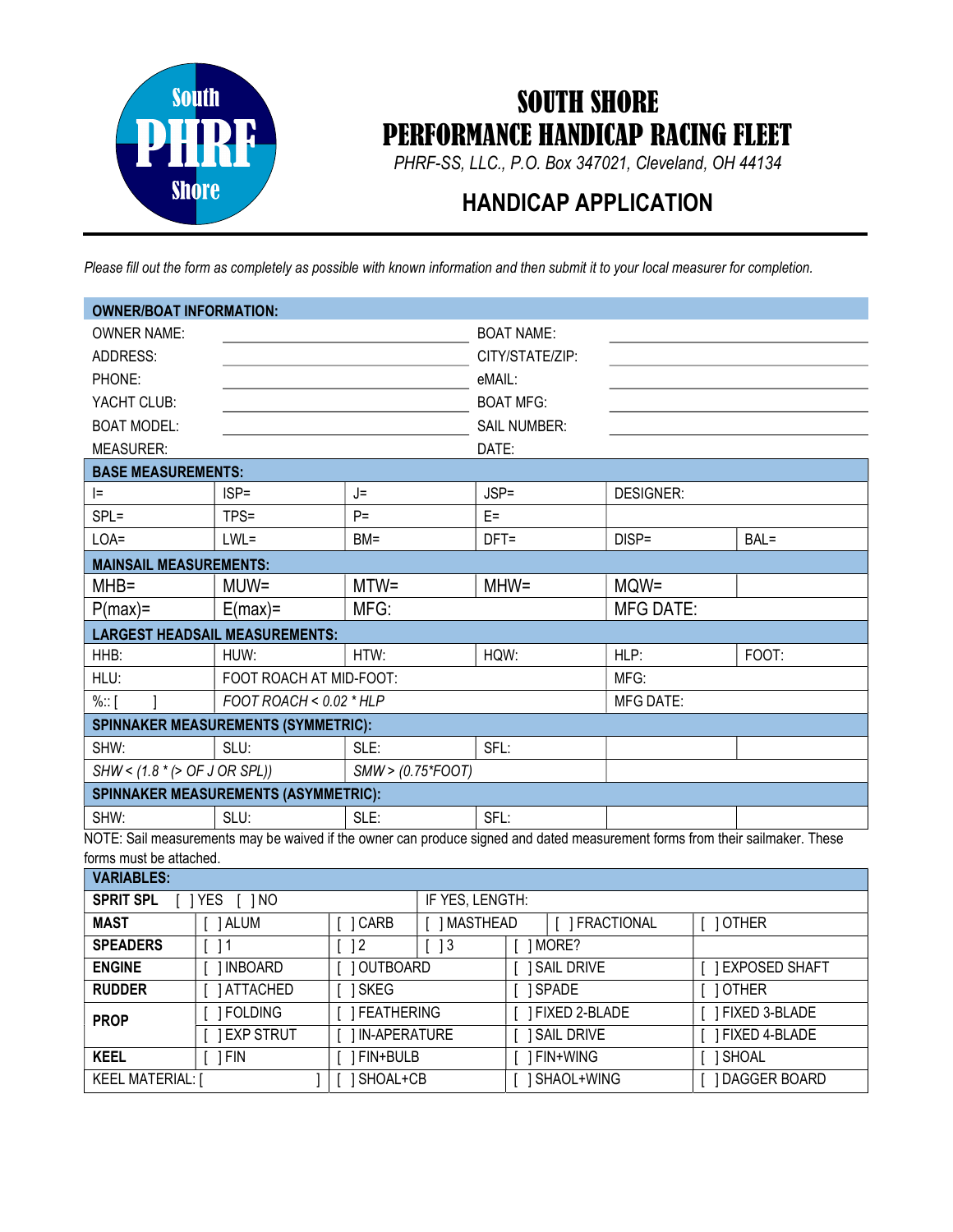| <b>ROLLER FURLING SAILS:</b>              |                                 |
|-------------------------------------------|---------------------------------|
| <b>ROLLER FURLER JIB</b>     YES     INO  | MAKE AND NUMBER:                |
| HEIGHT OF TACK ABOVE DECK: [              |                                 |
| <b>ROLLER FURLING MAIN</b> [ ] YES [ ] NO | IF YES, IN MAST? [ ] YES [ ] NO |
|                                           |                                 |
|                                           |                                 |

#### I AM ALSO REQUESTING THE FOLLOWING CREDITS:

- ROLLER FURLED HEADSAIL  $\Box$
- ROLLER FURLED MAINSAIL  $\begin{bmatrix} \end{bmatrix}$

ſ

- j. 3-BLADED PROP OR MORE IN APERATURE
- 3-BLADED PROP OR MORE ON EXPOSED STRUT
- $\begin{bmatrix} 1 \end{bmatrix}$ AFTERMARKET SPRIT POLE CREDIT (SYM CANNOT BE USED WITH ASYM CREDIT)

ALL ADJUSTMENTS MUST BE VISULLAY VERIED OR MAY BE PHYSICALLY MEASURED BY A HANDICAPPER.

#### LIST ANY OBSERVED / REPORTED MODIFICATIONS TO THE STANDARD BOAT: